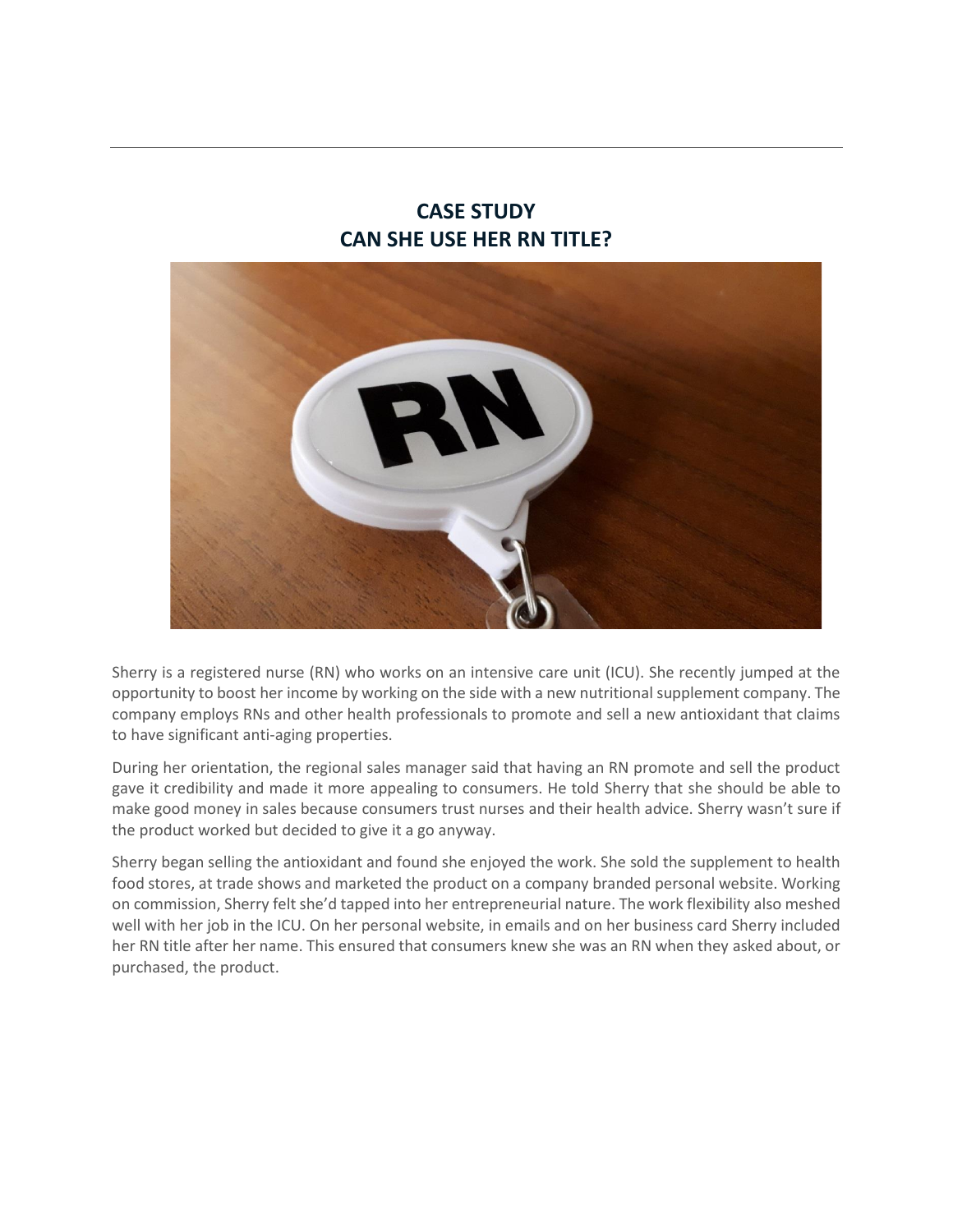#### **IS SHERRY PRACTISING NURSING?**

Sherry needs to consider what enables her to use RN as a credential. The title RN relates to her licence to practise nursing and the nature of the work she does. When she uses the RN title, she is representing herself as a registered nurse.

## **CAN SHERRY USE HER RN TITLE?**

The regional sales manager encouraged Sherry to use her title because it added credibility to the product and potentially increased sales. Unfortunately, just because Sherry is registered doesn't mean she can use RN in any context. Sherry needs to consider the context and purpose of including RN. It is not considered ethical to use the RN title if your job mainly involves marketing, endorsing or selling products or healthrelated services. Using RN on her website, business card and company emails is considered marketing. Other considerations include:

- 1. How might Sherry's actions be perceived by a member of the public?
- 2. Might there be other unanticipated consequences to using her RN title in this way?
- 3. Could using her title this way affect public trust?

## **WHAT SHOULD SHERRY DO?**

- 1. Not use her professional title. Sherry enjoys selling the product but has noticed people who are skeptical about the antioxidant often buy it once they find out she is a nurse. She mentions this to a colleague, who points her to the Nurses Association of New Brunswick (NANB) document Use of Title. Sherry realizes that using RN in this context is not appropriate, as selling products is not the practice of nursing. She also knows that people trust nurses, and by telling people she is a nurse, she may influence their decision to buy. Sherry decides she wants to keep selling the product but will no longer use her RN title or identify herself as a nurse in this role. She lets her manager know she won't be using the title RN anymore.
- 2. Talk with her sales manager. Sherry needs clarification on what to do and calls the practice consultation service at NANB. She then approaches her regional sales manager with the information she learned. The manager says that having RN after her name is important in gaining the public trust and selling more product. He says that this was a key factor in their decision to hire her. Sherry says that her sales and marketing work is not considered the practice of nursing.